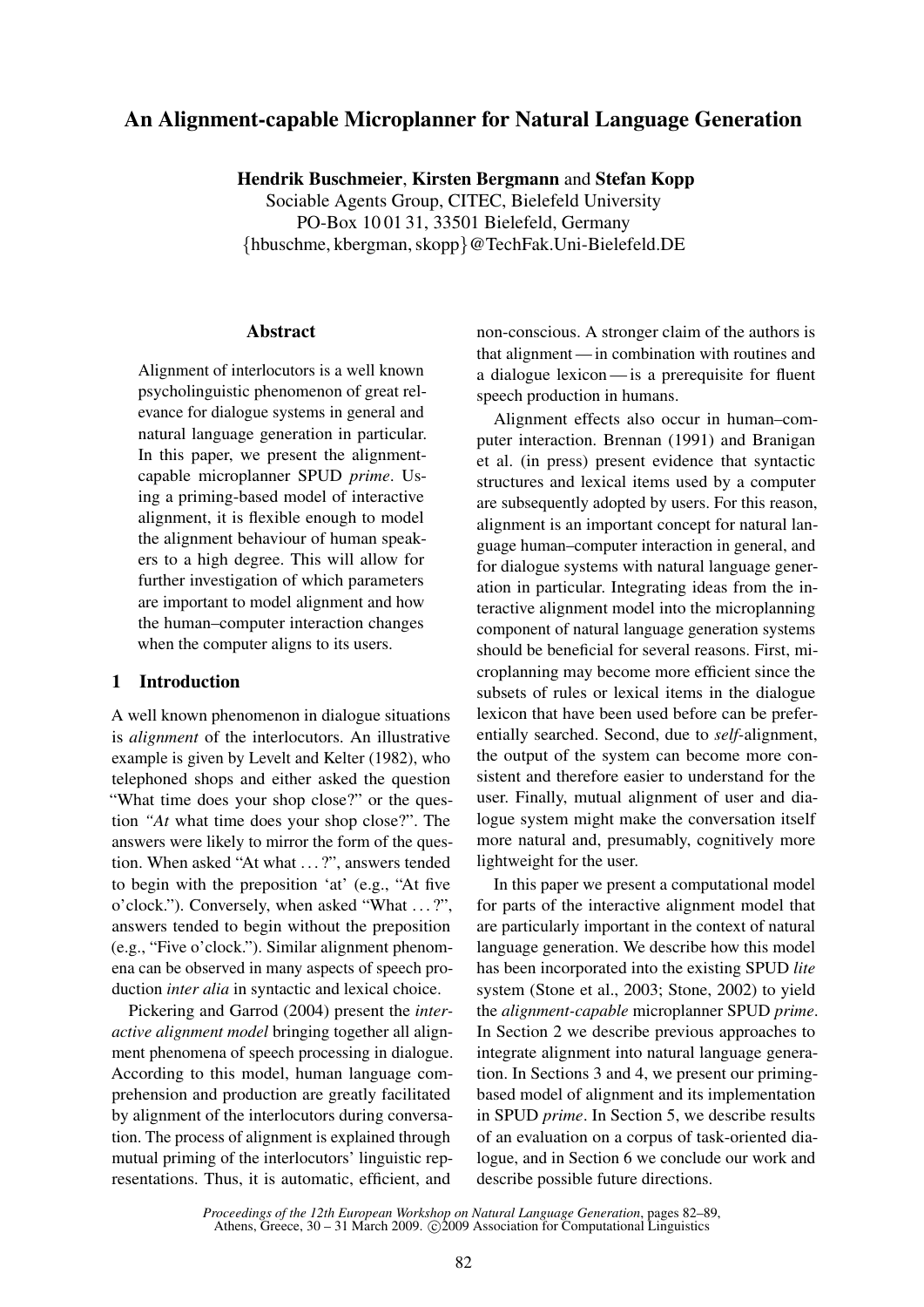#### 2 Related Work

Computational modelling is an important methodology for evaluating and testing psycholinguistic theories. Thus, it is certainly not a new idea to implement the interactive alignment model computationally. Indeed, a call for "explicit computational models" is made as early as in the open peer commentary on Pickering and Garrod's (2004) paper.

Brockmann et al. (2005) and Isard et al. (2006) present a 'massive over-generation' approach to modelling alignment and individuality in natural language generation. Their system generates a huge number of alternative sentences — up to 3000 — and evaluates each of these sentences with a trigram model consisting of two parts: a default language model computed from a large corpus and a cache model which is calculated from the user's last utterance. The default language model is linearly interpolated with the cache model, whose influence on the resulting combined language model is determined by a weighting factor  $\lambda \in [0,1]$  that controls the amount of alignment the system exhibits.

Purver et al. (2006) take a more formal approach. They use an implementation of the Dynamic Syntax formalism, which uses the same representations and mechanisms for parsing as well as for generation of natural language, and extend it with a model of context. In their model, context consists of two distinct representations: a record of the semantic trees generated and parsed so far and a record of the transformation actions used for the construction of these semantic trees. *Re-use* of semantic trees and actions is used to model many dialogue phenomena in Dynamic Syntax and can also explain alignment. Thus, the authors declare alignment to be a corollary of context re-use. In particular, re-use of actions is assumed to have a considerable influence on alignment in natural language generation. Instead of looking through the complete lexicon each time a lexical item is chosen, this kind of lexical search is only necessary if no action — which constructed the same meaning in the given context before — exists in the record. If such an action exists, it can simply be re-used, which obviously leads to alignment.

A completely different approach to alignment in natural language generation is presented by de Jong et al. (2008), whose goal is to make a virtual museum guide more believable by aligning to the user's level of politeness and formality. In order to achieve this, the virtual guide analyses several features of the user's utterance and generates a reply with the same level of politeness and formality. According to the authors, lexical and syntactic alignment occur automatically because the lexical items and syntactic constructions to choose from are constrained by the linguistic style adopted.

Finally, Bateman (2006) advocates another proposal according to which alignment in dialogue is predictable for it is an inherently social activity. Following the social-semiotic view of language, Bateman suggests to model alignment as arising from register and microregister. More specifically, in his opinion priming of a linguistic representation is comparable with pre-selecting a microregister that must be considered when generating an utterance in a particular social context.

The approaches presented above primarily focus on the linguistic aspects of alignment in natural language generation. The work of Brockmann et al. (2005) and Isard et al. (2006) concentrates on the surface form of language, Bateman (2006) sees alignment arising from social-semiotic aspects, and Purver et al. (2006) are primarily interested in fitting alignment into a formal linguistic framework. In this paper we adopt a more psycholinguistic and cognitive stance on alignment. Pickering and Garrod (2004) propose that low-level priming is the basic mechanism underlying interactive alignment. Here, we propose that computational modelling of these priming mechanisms also opens up an interesting and new perspective for alignment in natural language generation.

#### 3 A Priming-based Model of Alignment

We are interested here in those parts of the interactive alignment model that are most relevant for microplanning in natural language generation and it is out of our scope to model all the facets and details of direct/repetition priming in the alignment of linguistic representations. For instance, exact timing effects are likely to be not even relevant as, in an actual system, it does not matter how many milliseconds faster the retrieval of a primed lexical item is in contrast to the retrieval of an item that is not primed. For this reason we adopt an idealised view, in which priming of linguistic structures results from two basic activation mechanisms:

Temporary activation This kind of activation should increase abruptly and then decrease slowly over time until it reaches zero again.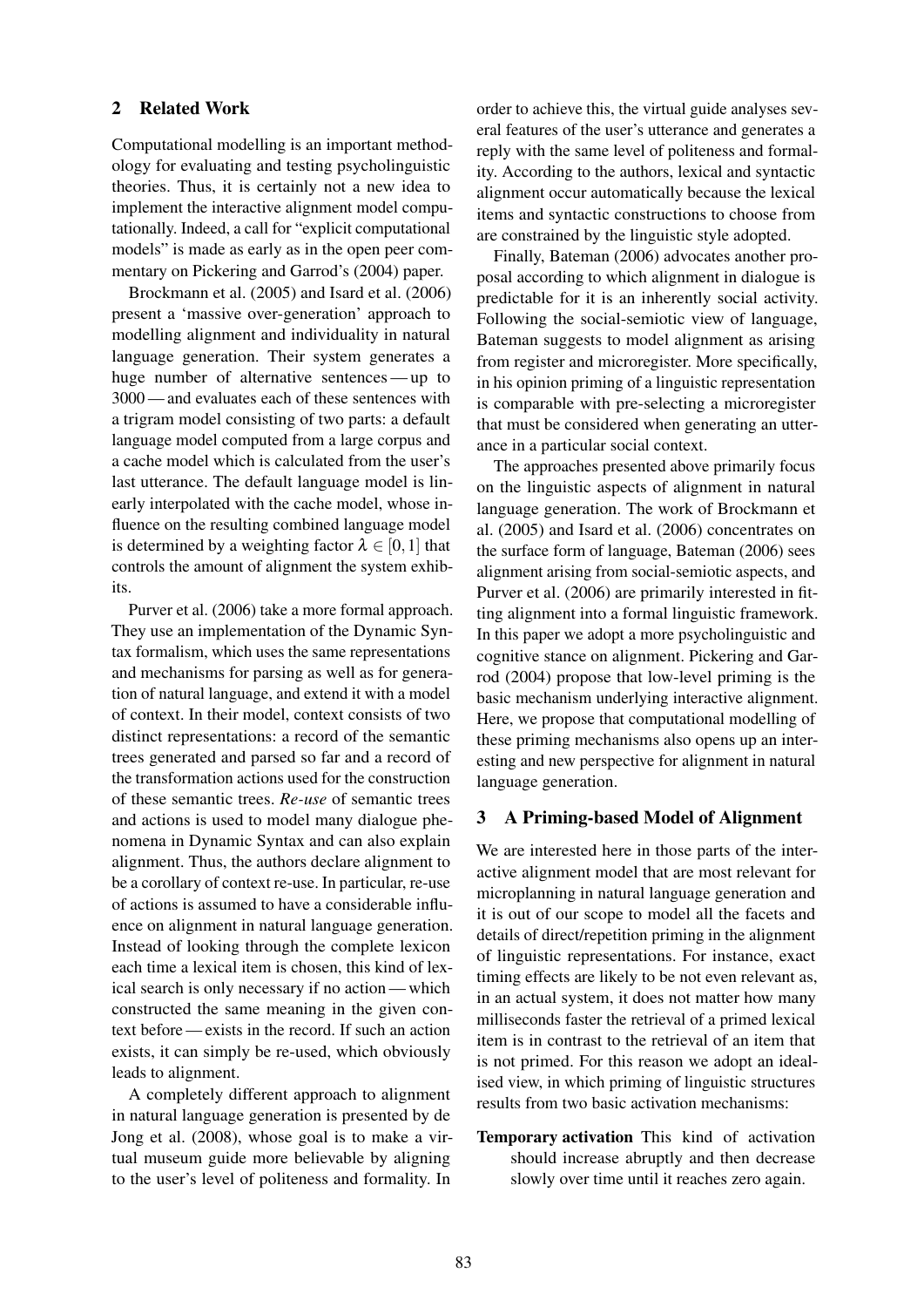Permanent activation This kind of activation should increase by a certain quantity and then maintain the new level.

These two mechanisms of priming are in accordance with empirical findings. Branigan et al. (1999) present evidence for rapid decay of activation of primed syntactic structures, whereas Bock and Griffin (2000) report evidence for their long(er) term activation. In any case, Reitter (2008) found both types of priming in his analysis of several corpora, with temporary activation being the more important one. The assumption that both mechanisms play a role in dialogue is also supported by Brennan and Clark (1996) whose terminology will be followed in this paper: temporary priming will be called 'recency of use effects' and permanent priming will be called 'frequency of use effects'.

Reitter (2008) assumes the repetition probability of primed syntactic structures to depend logarithmically on the distance between priming and usage. Here, recency of use effects are modelled by a more general *exponential decay* function, modified to meet the needs for modelling activation decay of primed structures:

$$
ta(\Delta r) = \exp\left(-\frac{\Delta r - 1}{\alpha}\right),\tag{1}
$$

$$
\Delta r \in \mathbb{N}^+; \ \alpha > 0; \quad ta \in [0,1]
$$

 $ta(\Delta r)$  is the temporary activation value of a linguistic structure depending on the distance ∆*r* between the current time *T* and the time *r* at which the structure was primed. The slope of the function is determined by the parameter  $\alpha$ . Additionally, the function is shifted right in order to yield an activation value of 1 for  $\Delta r = 1$ . This shift is due to the assumption of discrete time steps with a minimal distance of 1. A plot of  $ta(\Delta r)$  with different values for  $\alpha$  is given in Figure 1a.

Using exponential decay to model temporary activation appears to be a sensible choice that is often used to model natural processes. The advantage of this model of temporary activation lies in its flexibility. By changing the slope parameter  $\alpha$ , different empirical findings as well as variation among humans can be modelled easily.

Next, a mathematical model for frequency of use effects is needed. To prevent that frequency effects lead to an ever increasing activation value, a maximum activation level exists. This is also found in Reitter's (2008) corpus studies, which indicate that



Figure 1: Plots of the mathematical functions that model recency and frequency effects. Plot (a) displays temporary activation depending on the recency of priming. Plot (b) shows permanent activation depending on the frequency count. Both are shown for different values of the slope parameter α respectively  $β$ .

the frequency effect is inversely connected to the recency effect. Here, we model recency effects with a general *exponential saturation* function, modified to meet the requirements for modelling permanent activation of linguistic structures:

$$
pa(f) = 1 - \exp\left(-\frac{f-1}{\beta}\right),
$$
 (2)  

$$
f \in \mathbb{N}^+; \beta > 0; \quad pa \in [0,1]
$$

The most important point to note here is that the permanent activation value *pa*(*f*) is not a function of time but a function of the frequency-counter *f* attached to each linguistic structure. Whenever a structure is primed, its counter is increased by the value of 1. Again, the slope of the function is determined by the parameter  $\beta$  and the function is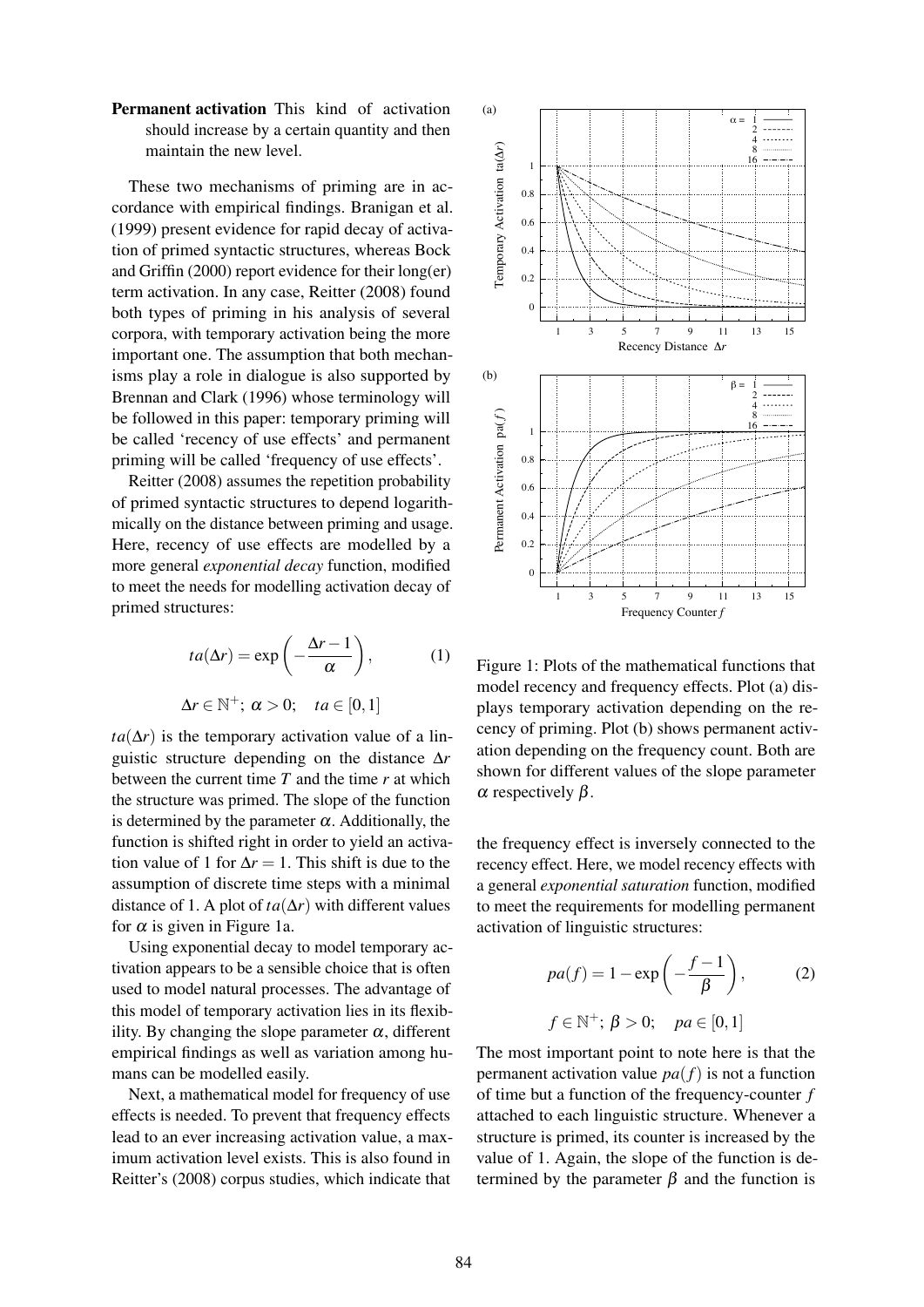shifted right in order to get an activation value of 0 for  $f = 1$ . A plot of equation (2) with different slope parameters is given in Figure 1b. Similar to the advantages of the model of temporary activation, this model for frequency effects is very flexible so that different empirical findings and human individuality can be expressed easily.

Now, both priming models need to be combined for a model of alignment. We opted for a weighted linear combination of temporary and permanent activation:

$$
ca(\Delta r, f) = v \cdot ta(\Delta r) + (1 - v) \cdot pa(f), \quad (3)
$$

$$
0 \le v \le 1; \quad ca \in [0, 1]
$$

Different values of ν allow different forms of alignment. With a value of  $v = 0.5$  recency and frequency effects are equally important, with a value of  $v = 1$  alignment depends on recency only, and with a value of  $v = 0$  alignment is governed solely by frequency. Being able to adjust the influence of the different sorts of priming on alignment is crucial as it has not yet been empirically determined to what extent recency and frequency of use affect alignment (in Section 5.2 we will exploit this flexibility for matching empircial data).

In contrast to the models of alignment presented in Section 2, the computational alignment model presented here will not only consider alignment between the interlocutors (interpersonal- or *otheralignment),* but also alignment to oneself (intrapersonal- or *self-alignment*). Pickering et al. (2003) present results from three experiments which suggest self-alignment to be even more important than other-alignment. In our model, self-alignment is accounted for with the same priming-based mechanisms. To this end, four counters are attached to each linguistic structure:

- ∆*r<sup>s</sup>* : recency of use by the system itself
- ∆*ro*: recency of use by the interlocutor
- *f<sup>s</sup>* : frequency of use by the system itself
- *fo*: frequency of use by the interlocutor

The overall activation value of the structure is a linear combination of the combined activation value  $ca(\Delta r_s, f_s)$  and the combined activation value  $ca(\Delta r_o, f_o)$  from equation (3):

$$
act(\Delta r_s, f_s, \Delta r_o, f_o) =
$$
  

$$
\lambda \cdot (\mu \cdot ca(\Delta r_s, f_s) + (1 - \mu) \cdot ca(\Delta r_o, f_o)),
$$
 (4)

$$
0 \leq \lambda, \mu \leq 1; \quad act \in [0,1]
$$

Again, by changing the factor  $\mu$ , smooth interpolation between pure self-alignment ( $\mu = 1$ ) and pure other-alignment ( $\mu = 0$ ) is possible, which can account for different empirical findings or human individual differences. Furthermore, the strength of alignment is modelled with a scaling factor  $\lambda$ , which determines whether alignment is considered during generation ( $\lambda > 0$ ) or not ( $\lambda = 0$ ).

# 4 The Alignment-capable Microplanner SPUD *prime*

The previously described priming-based model of alignment has been implemented by extending the integrated microplanning system SPUD *lite* (Stone, 2002). SPUD *lite* is a lightweight Prolog re-implementation of the SPUD microplanning system (Stone et al., 2003) based on the context-free tree rewriting grammar formalism TAGLET. Not only the microplanner itself, but also the linguistic structures (the initial TAGLET trees) are represented as Prolog clauses.

SPUD *lite* carries out the different microplanning tasks (lexical choice, syntactic choice, referring expression generation and aggregation) at once by treating microplanning as a search problem. During generation it tries to find an utterance which is in accordance with the constraints set by its input (a grammar, a knowledge base and a query). This is done by searching the search space spanned by the linguistic grammar rules and the knowledge base until a goal state is found. Non-goal search states are preliminary utterances that are extended by one linguistic structure in each step until a syntactically complete utterance is found which conveys all the specified communicative goals. Since this search space is large even for relatively small grammars, a heuristic greedy search strategy is utilised.

Our alignment-capable microplanner SPUD *prime* extends SPUD *lite* in several ways. First, we altered the predicate for the initial TAGLET trees by adding a unique identifier ID as well as counters for self/other-recency/frequency values  $(r_s, f_s, r_o)$ and *fo*; see Section 3). The activation value of an initial tree is then calculated with equation (4).

Furthermore, we have created a mechanism that enables SPUD *lite* to change the recency and frequency information attached to the initial trees online during generation. This is done in three steps with the help of Prolog's meta-programming capabilities: Firstly, the clause of a tree is retrieved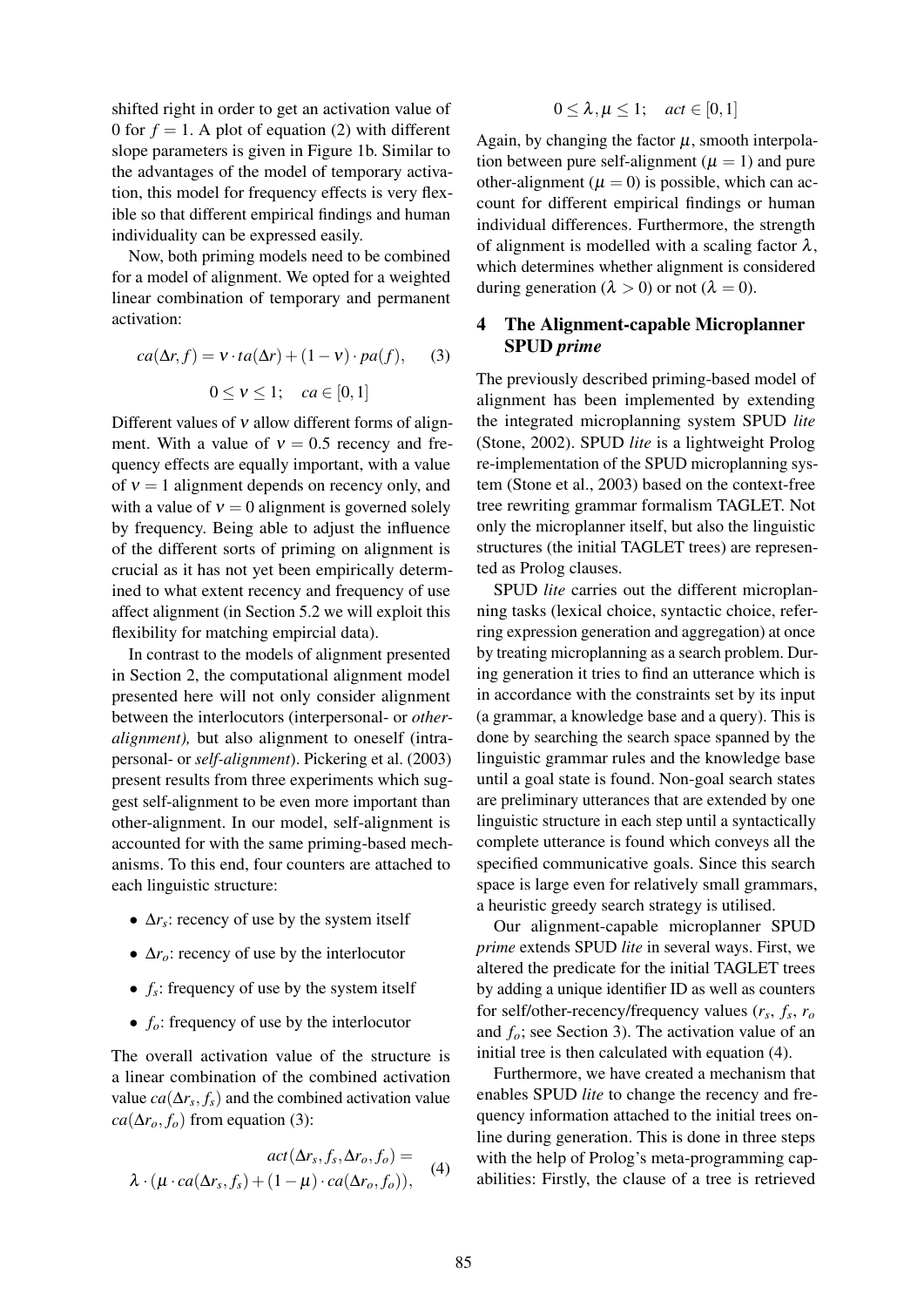from the knowledge base. Secondly, it is retracted from the knowledge base. Finally, the clause is (re-)asserted in the knowledge base with updated recency and frequency information. As a welcome side effect of this procedure, primed initial trees are moved to the top of the knowledge base and — since Prolog evaluates clauses and facts in the order of their appearance in the knowledge base — they can be accessed earlier than unprimed initial trees or initial trees that were primed longer ago. Thus, in SPUD *prime* recency of priming directly influences the access of linguistic structures.

Most importantly, the activation values of the initial trees are considered during generation. Thus, in addition to the evaluation measures used by SPUD *lite*'s heuristic state evaluation function, the mean activation value

$$
\overline{act}(S) = \frac{\sum_{i=1}^{N}act_{t_i}(\Delta r_{s_{t_i}}, f_{s_{t_i}}, \Delta r_{o_{t_i}}, f_{o_{t_i}})}{N}
$$

of the *N* initial trees  $\{t_1, \ldots, t_N\}$  of a given search state *S* is taken into account as a further evaluation measure. Hence, when SPUD *prime* evaluates (otherwise equal) successor search states, the one with the highest mean activation value is chosen as the next current state.

#### 5 Evaluation

In order to find out whether our priming-based alignment model and its implementation work as intended, we evaluated SPUD *prime* on a corpus that was collected in an experiment designed to investigate the alignment behaviour of humans in a controlled fashion (Weiß et al., 2008). The part of the corpus that we used consists of eight recorded and transcribed dialogues between two interlocutors that play the 'Jigsaw Map Game', a task in which different objects have to be placed correctly on a table. Speakers take turns in explaining each other where to place the next object in relation to the objects that are already on the table. Each speaker has to learn a set of name–object relations before the game, such that both use the same names for all but three objects. Due to this precondition, both speakers use the same lexical referring expressions for most objects and the speaker's lexical alignment behaviour for the differently named objects can be observed easily.

In our evaluation, we concentrate on the generation of nouns by simulating the uses of the three differently learned nouns in the eight dialogues

from the perspective of all sixteen interlocutors. In each test, SPUD *prime* plays the role of one of the speakers talking to a simulated interlocutor who behaves exactly as in the real experiment. With this test setup we examined, first, how well SPUD *prime* can model the alignment behaviour of a real speaker in a real dialogue context and, second, whether our model is flexible enough to consistently emulate different speakers with different alignment behaviour.

In order to find the best model (i.e., the best parameter set  $\{\alpha, \beta, \mu, \nu\}$  for each speaker, we simulated all tests with all parameter combinations and counted the number of mismatches between our model's choice and the real speaker's choice. To make this exhaustive search possible, we limit the set of values for the parameters  $\alpha$  and  $\beta$  to  $\{1, 2, 4, 6, 8, 10, 14, 18, 24, 30\}$  and the set of values for the parameters  $\mu$  and  $\nu$  to  $\{0,0.1,0.2,...,1\}$ , resulting in a total of  $11^2 \times 10^2 = 12100$  different parameter sets. Since we want to investigate alignment,  $\lambda$  is constantly set to 1.

#### 5.1 An Illustrative Example

To illustrate our evaluation method, we first present and discuss the simulation of one particular dialogue (from the Jigsaw Map Game corpus) from the perspective of participant (A). Before the experiment started, both interlocutors learned the name– object relations 'Raute' (rhombus), 'Ring' (ring), 'Schraube' (bolt) and 'Wurfel' (cube), additionally ¨ participant (A) learned 'Spielfigur' (token), 'Ball' (sphere) and 'Block' (cuboid) and participant (B) learned 'Männchen' (token), 'Kugel' (sphere) and 'Klotz' (cuboid). In our simulation, we focus on the use of the differently learned names (the targets) and not on the other names (non-targets). Table 1 shows the sequence of target nouns as they occurred in the real dialogue (non-targets omitted).

For each parameter set  $\{\alpha, \beta, \mu, \nu\}$  the dialogue is simulated in the following way:

- When participant (A) used a referring *nontarget* noun in the dialogue, self-priming of the corresponding rule(s) in SPUD *prime*'s knowledge base is simulated (i.e., the recency and frequency counters are increased).
- When participant (A) used a referring *target* noun in the dialogue, SPUD *prime* is queried to generate a noun for the target object. Then it is noted whether the noun actually generated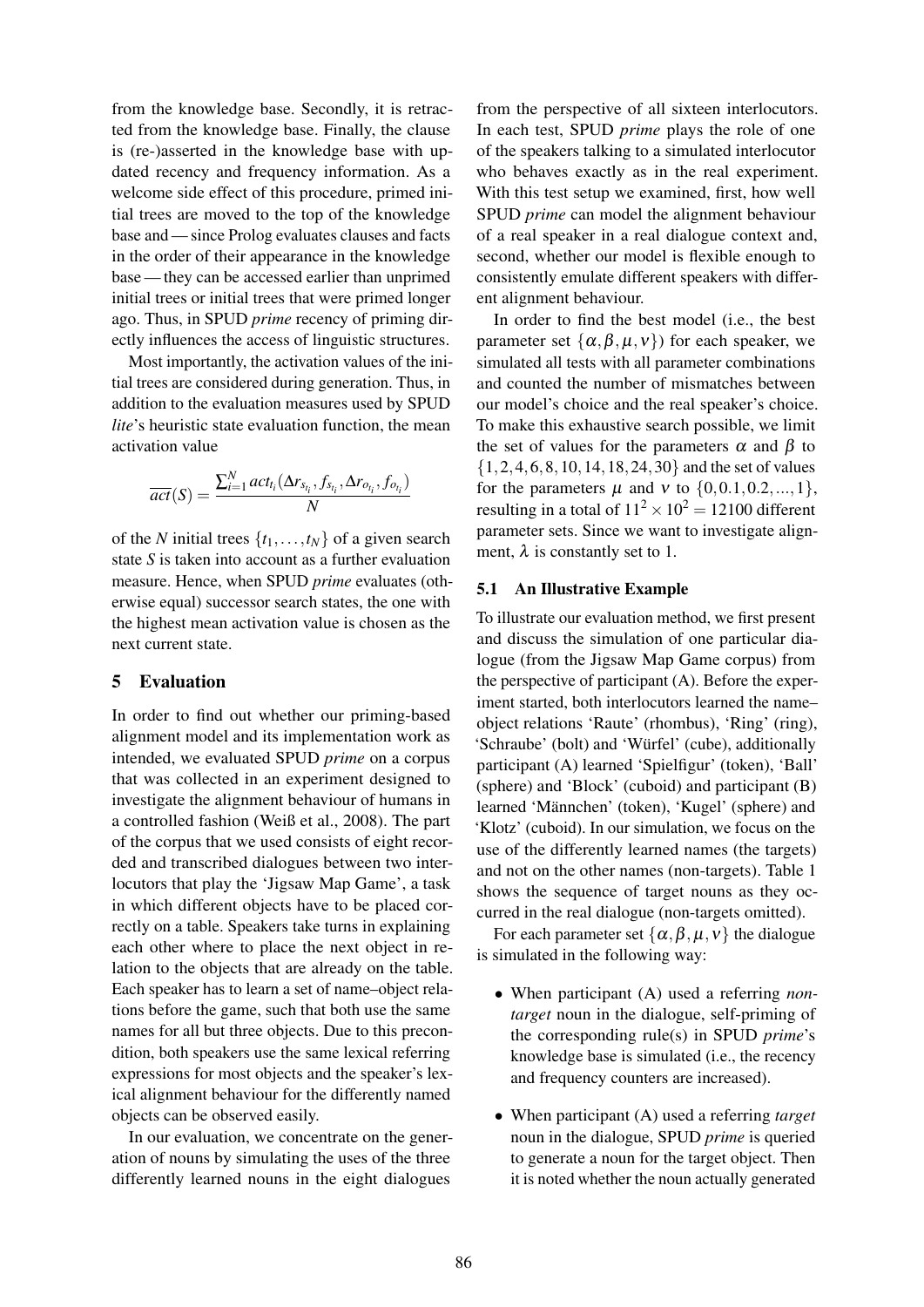|    | B:          | der Klotz      | 14 | $A^{\cdot}$    | der Klotz    |
|----|-------------|----------------|----|----------------|--------------|
| 1  | A:          | die Spielfigur | 15 | $A$ :          | die Kugel    |
| 2  | $A$ :       | der Klotz      | 16 | $A$ :          | der Klotz    |
|    | B:          | das Männchen   |    | B:             | der Klotz    |
|    | B:          | der Klotz      |    | B:             | die Kugel    |
| 3  | A:          | die Spielfigur |    | $\mathbf{B}$ : | der Klotz    |
|    | B:          | das Männchen   | 17 | $A^{\cdot}$    | der Klotz    |
| 4  | $A^{\cdot}$ | das Männchen   |    | B:             | das Männchen |
| 5  | $A$ :       | das Männchen   |    | B:             | der Klotz    |
| 6  | A:          | das Männchen   | 18 | $A$ :          | das Männchen |
| 7  | $A$ :       | das Männchen   | 19 | $A$ :          | der Klotz    |
| 8  | $A$ :       | das Männchen   |    | B:             | das Männchen |
|    | B:          | das Männchen   | 20 | $A$ :          | der Ball     |
| 9  | $A$ :       | das Männchen   | 21 | $A$ :          | das Männchen |
| 10 | $A$ :       | der Ball       |    | B:             | der Ball     |
|    | B:          | der Ball       |    | B:             | das Männchen |
| 11 | $A$ :       | der Ball       | 22 | $A$ :          | die Kugel    |
| 12 | $A^{\cdot}$ | der Ball       | 23 | $A$ :          | der Ball     |
|    | B:          | die Kugel      |    | B:             | der Klotz    |
|    | B:          | das Männchen   | 24 | $A$ :          | der Ball     |
| 13 | A:          | der Ball       |    | B:             | der Klotz    |
|    | B:          | die Kugel      | 25 | $A$ :          | der Klotz    |
|    |             |                |    |                |              |
|    |             |                |    |                |              |

Table 1: Sequence of referring target nouns used by participants (A) and (B) in our example dialogue.

is the noun used in the actual dialogue (match) or not (mismatch).

• When participant (B) used a referring noun (target or non-target), priming of the corresponding rule(s) in SPUD *prime*'s knowledge base is simulated.

The evaluation measure for a specific parameter set is the number of mismatches it produces when simulating a dialogue. Thus the parameter set (or rather sets) which produce the least number of mismatches are the ones that best model the particular speaker under consideration. For participant (A) of our example dialogue the distribution of parameter sets *p* producing *m* mismatches is shown in Table 2. Four parameter sets produce only two mismatches (in phrase 15 and 22; cf. Table 1) and thus our priming-based alignment model can account for 92% of the target nouns produced by speaker (A). However, it must be noted that these two mismatches occur at points in the dialogue where the alignment behaviour of (A) is not straightforward. At target noun 15, both interlocutors have already used the name 'Ball' and then both switch to 'Kugel'. The mismatch at target 22 is a special case: (A) used 'Kugel' and immediately corrected himself to 'Ball', the name he learned prior to the experiment. It seems as if the task instruction, to use the learned nouns, suddenly became prevalent.

Table 2: Number of parameter sets *p* leading to *m* mismatches for participant (A) in dialogue 7.

#### 5.2 Simulation Results

To evaluate our alignment-capable microplanner, we simulated the noun production for each of the interlocutors from the experiment. One dialogue has been excluded from the data analysis as the dialogue partners used nouns that none of them had learned in the priming phase. For each of the remaining 14 interlocutors we varied the parameters  $\alpha$ ,  $\beta$ ,  $\mu$  and v as described above to identify those parameter set(s) which result in the least number of mismatches.

Each interlocutor produced between 18 and 32 target nouns (N=14, M=23.071, SD=3.936). Our simulation runs contain between 0 and 19 mismatches overall (N=169400, M=6.35, SD=3.398). The minimal number of mismatches for each speaker simulation ranges between 0 and 6 (N=14, M=2.286, SD=1.684). That is, our model can simulate a mean of 89.9% of all target nouns  $(N=14,$ M=.899, Min=.667, Max=1.000, SD=.082), which is an improvement of 24.6% on the baseline condition (alignment switched off), where 65.3% of the target nouns are generated correctly (N=14, M=.653, Min=.360, Max=1.000, SD=.071). As already illustrated in Section 5.1, mismatches typically occur at points in the dialogue where the alignment behaviour of the interlocutor is not straightforward.

As displayed in Table 3 the parameter assignments resulting in least mismatches differ considerably from speaker to speaker. However, there are some remarkable trends to be observed in the data. As concerns the parameter  $\mu$ , which determines the combination of self- and other-alignment, the majority of values are in the upper range of the interval [0,1]. For 8 of 14 speakers the mean is above 0.7 with relatively low standard deviations. Only for one speaker (P13) the mean  $\mu$  is below 0.3. Thus, the parameter values indicate a considerable tendency toward self-alignment in contrast to other-alignment.

For the parameter  $\nu$  that interpolates between recency and frequency effects of priming, the res-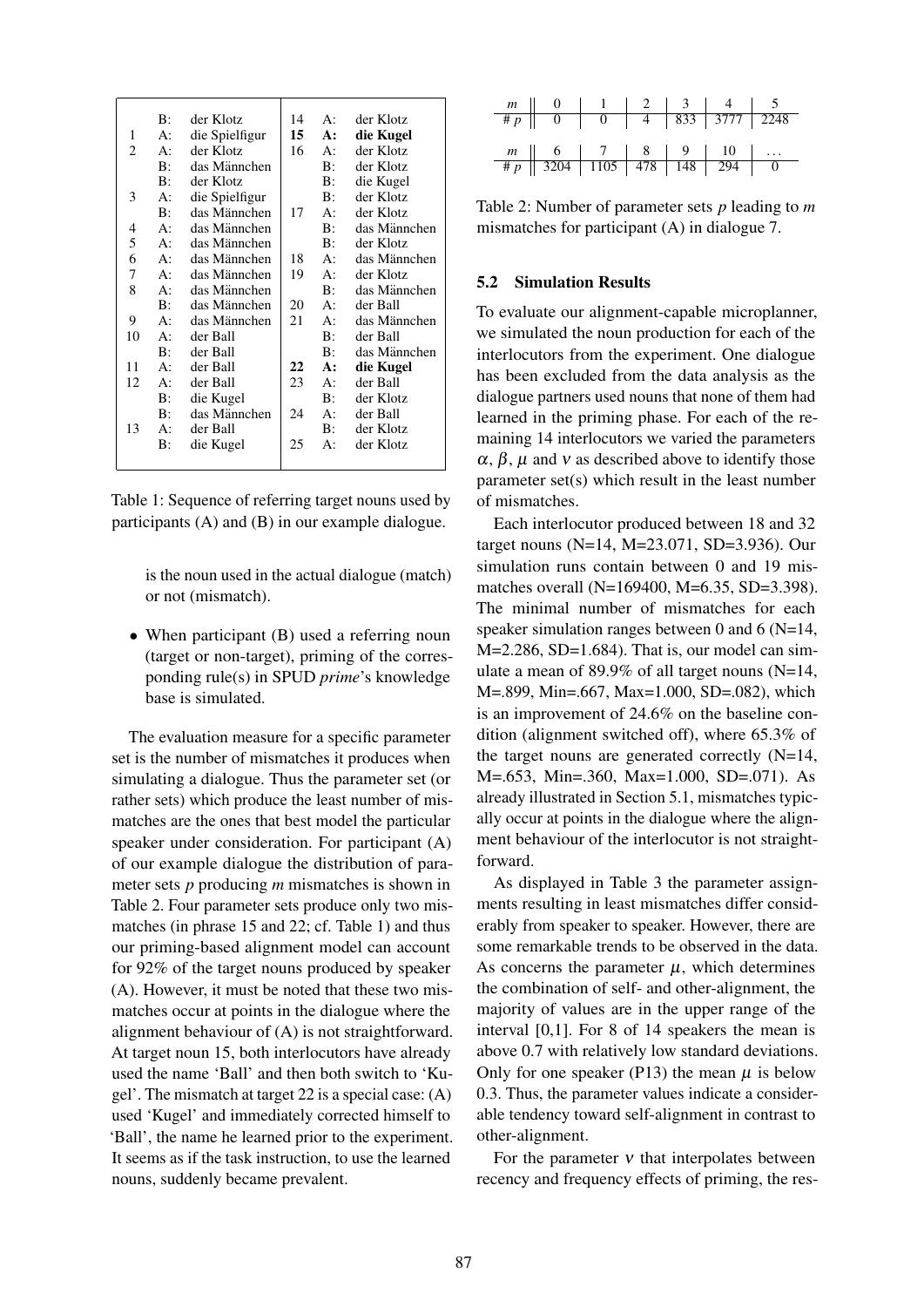|                 |                             |      | $\alpha$ |           | β     |           | μ         |           | v                 |         |
|-----------------|-----------------------------|------|----------|-----------|-------|-----------|-----------|-----------|-------------------|---------|
|                 | $\mathbf{m}$                | # p  | М        | <b>SD</b> | М     | <b>SD</b> | М         | <b>SD</b> | М                 | SD      |
| P <sub>13</sub> | $\mathcal{D}_{\mathcal{L}}$ | 4    | 3.0      | 1.155     | 19.5  | 9.14      | $\cdot$ 1 | $_{0}$    | .3                | $\cdot$ |
| P <sub>14</sub> |                             | 72   | 5.53     | 1.52      | 14.32 | 9.61      | .819      | .040      | .901              | .108    |
| P <sub>17</sub> | 1                           | 200  | 1.66     | .823      | 12.94 | 9.529     | .353      | .169      | .955              | .069    |
| P <sub>18</sub> | 3                           | 2445 | 15.37    | 8.758     | 10.98 | 9.76      | .597      | .211      | .706              | .236    |
| P <sub>19</sub> | $\Omega$                    | 4321 | 11.81    | 9.492     | 11.01 | 8.929     | .824      | .148      | .387              | .291    |
| P <sub>20</sub> | $\overline{c}$              | 8    | 1.0      | .0        | 15.75 | 9.285     | .737      | .052      | .388              | .146    |
| P <sub>23</sub> | 6                           | 987  | 6.85     | 6.681     | 12.08 | 9.354     | .331      | .374      | .4                | .33     |
| P <sub>24</sub> | 3                           | 256  | 12.95    | 9.703     | 13.63 | 8.937     | .537      | .201      | .468              | .298    |
| P39             | 5                           |      | 1.0      | .0        | 2.0   | .0        | .9        | $\cdot$   | $\boldsymbol{.8}$ | .0      |
| P <sub>40</sub> | $\theta$                    | 3504 | 12.08    | 9.33      | 10.30 | 8.753     | .843      | .147      | .343              | .282    |
| P41             | 2                           | 609  | 11.37    | 8.475     | 15.34 | 8.921     | .770      | .106      | .655              | .213    |
| P42             | 3                           | 30   | 6.0      | 1.486     | 17.53 | 9.016     | .783      | .059      | .760              | .122    |
| P47             | $\overline{c}$              | 326  | 13.75    | 7.794     | 13.53 | 9.508     | .772      | .095      | .816              | .166    |
| P48             | $\overline{c}$              | 2478 | 12.87    | 9.545     | 10.74 | 8.538     | .764      | .175      | .166              | .148    |

Table 3: Mean parameter values for those simulation runs which result in a minimal number of mismatches for each speaker.

ults are less revealing. For two speaker simulations (P13 and P48) the mean  $v$  is 0.3 or lower, for another four speaker simulations the mean  $v$  is above 0.7. That is, our model produces good matching behaviour in adopting different alignment strategies, depending either primarily on frequency or recency, respectively. All other simulations, however, are characterised by a mean  $v$  in the medium range along with a relatively high standard deviation.

# 6 Conclusion

In this paper, we introduced a priming-based model of alignment which focusses more on the psycholinguistic aspects of interactive alignment and models recency and frequency of use effects — as proposed by Reitter (2008) and Brennan and Clark (1996) — as well as the difference between intrapersonal and interpersonal alignment (Pickering et al., 2003; Pickering and Garrod, 2004). The presented model is fully parameterisable and can account for different empirical findings and 'personalities'. It has been implemented in the SPUD *prime* microplanner which activates linguistic rules by changing its knowledge base on-line and considers the activation values of those rules used in constructing the current utterance by using their mean activation value as an additional feature in its state evaluation function.

We evaluated our alignment model and its implementation in SPUD *prime* on a corpus of taskoriented dialogue collected in an experimental setup especially designed for alignment research. The results of this evaluation show that our primingbased model of alignment is flexible enough to simulate the alignment behaviour of different human speakers (generating target nouns) in the experimental setting. It should be noted, however, that our model tries to give a purely mechanistic explanation of lexical and syntactic choice and that it, therefore, cannot explain alignment phenomena that are due to social factors (e.g., politeness, relationship, etc.), audience design or cases, in which a speaker consciously decides whether to align or not (e.g., whether to use a word or its synonym). While the evaluation has shown that our model can reproduce human alignment behaviour to a high degree, it remains to be investigated which influence each parameter exerts and how exactly the parameters vary across individual speakers.

Nevertheless, the development of the alignmentcapable microplanner is only one step in the direction of an intuitive natural language human– computer interaction system. In order to reach this goal, the next step is to combine SPUD *prime* with a natural language understanding system, which should ideally work with the same linguistic representations so that the linguistic structures used by the interlocutor could be primed automatically. This work is underway.

Furthermore, user studies should be carried out in order to evaluate SPUD *prime* in a more sophisticated way. Branigan et al. (in press) found that human–computer alignment was even stronger than human–human alignment. But how would the alignment behaviour of human interlocutors change if the computer they are speaking to also aligns to them? Further, would integration of an alignment-capable dialogue system into a computer interface make the interaction more natural? And would an embodied conversational agent appear